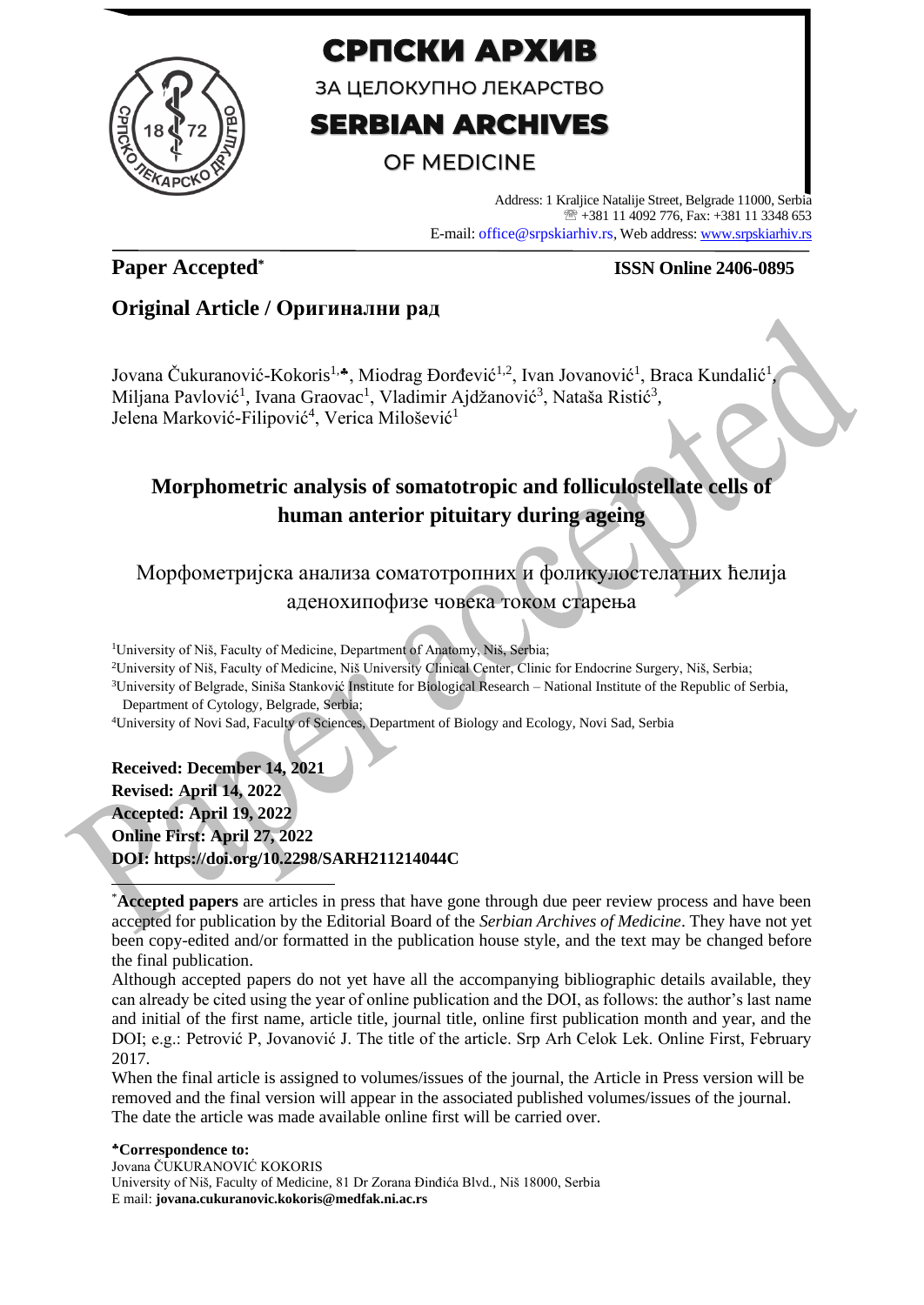### **Morphometric analysis of somatotropic and folliculostellate cells of human anterior pituitary during ageing**

### Морфометријска анализа соматотропних и фоликулостелатних ћелија аденохипофизе човека током старења

#### **SUMMARY**

**Introduction/Objective** In this study, we have pointed out the immunohistomorphometric characteristics of somatotropic (GH) and folliculo-stellate (FS) cells of the human pituitary gland during ageing.

**Methods** On histological sections of the pituitary gland of 14 male cadavers of different ages, the GH and FS cells were immunohistochemically labeled with corresponding antibodies, monoclonal anti-GH antibody and polyclonal anti-S100 antibody, respectively. Immunopositive GH- and FS-cells were further morphometrically analyzed using *ImageJ* software.

**Results** The obtained results of morphometric analysis showed that the surface area of GH cells increased significantly with age. In these cells, the nuclearcytoplasmic ratio gradually decreased and became significantly higher after the age of 70 years. The volume density of GH cells has not changed during ageing, while in FS cells this parameter significantly increased in the cases older than 70 years. The nuclear-cytoplasmic ratio of GH cells is negatively correlated with the volume density of FS cells.

**Conclusions** Based on the obtained results, we concluded that hypertrophy of GH and FS cells occurs in men with ageing and that correlation between the morphometric parameters of these two cell types indicates their mutual interaction.

**Keywords:** ageing; men; GH cells; folliculostellate cells; immunohistomorphometry

#### **САЖЕТАК**

**Увод/Циљ** У овој студији смо указали на имунохистоморфометријске карактеристике соматотропних (ГХ) и фоликулостелатних (ФС) ћелија хипофизе човека током старења.

**Методе** На хистолошким пресецима хипофизе 14 мушких кадавера различите старости, ГХ и ФС ћелије су имунохистохемијски обележене одговарајућим антителима (моноклонско анти-ГХ антитело и поликлонско анти-С100 антитело). Имунопозитивне ГХ- и ФС-ћелије су морфометријски анализиране коришћењем *ImageJ* софтвера.

**Резултати** Добијени резултати морфометријске анализе су показали да се површина коју заузимају ГХ ћелије значајно повећава са старењем. У овим ћелијама нуклеарно-цитоплазматски однос се постепено смањивао и након 70. године старости постао значајно већи. Волуменска густина ГХ ћелија се није мењала током старења, док је код ФС ћелија овај параметар значајно повећан у случајевима старијим од 70 година. Нуклеарно-цитоплазматски однос ГХ ћелија је у негативној корелацији са волуменском густином ФС ћелија.

**Закључак** На основу добијених резултата, закључили смо да се хипертрофија ГХ и ФС ћелија јавља код мушкараца са старењем и да корелација између морфометријских параметара ова два типа ћелија указује на њихову међусобну интеракцију.

**Kључне речи**: старење; мушкарци; ГХ ћелије; ФС ћелије; имунохистоморфометрија

#### **INTRODUCTION**

It is well known that ageing brings with it various physiological changes within the human organism, which are especially pronounced in the functioning of the somatotropic and reproductive axis. Decreased secretion of growth hormone (GH) with ageing is referred to as somatopause [1]. The basis of somatopause is multiple neuroregulatory collapse, such as the lack of secretion of growth hormone (regulated by growth hormone releasing hormone from the hypothalamus), ghrelin and insulin-like growth factor 1 (IGF-1), as well as excessive secretion of somatostatin [1, 2].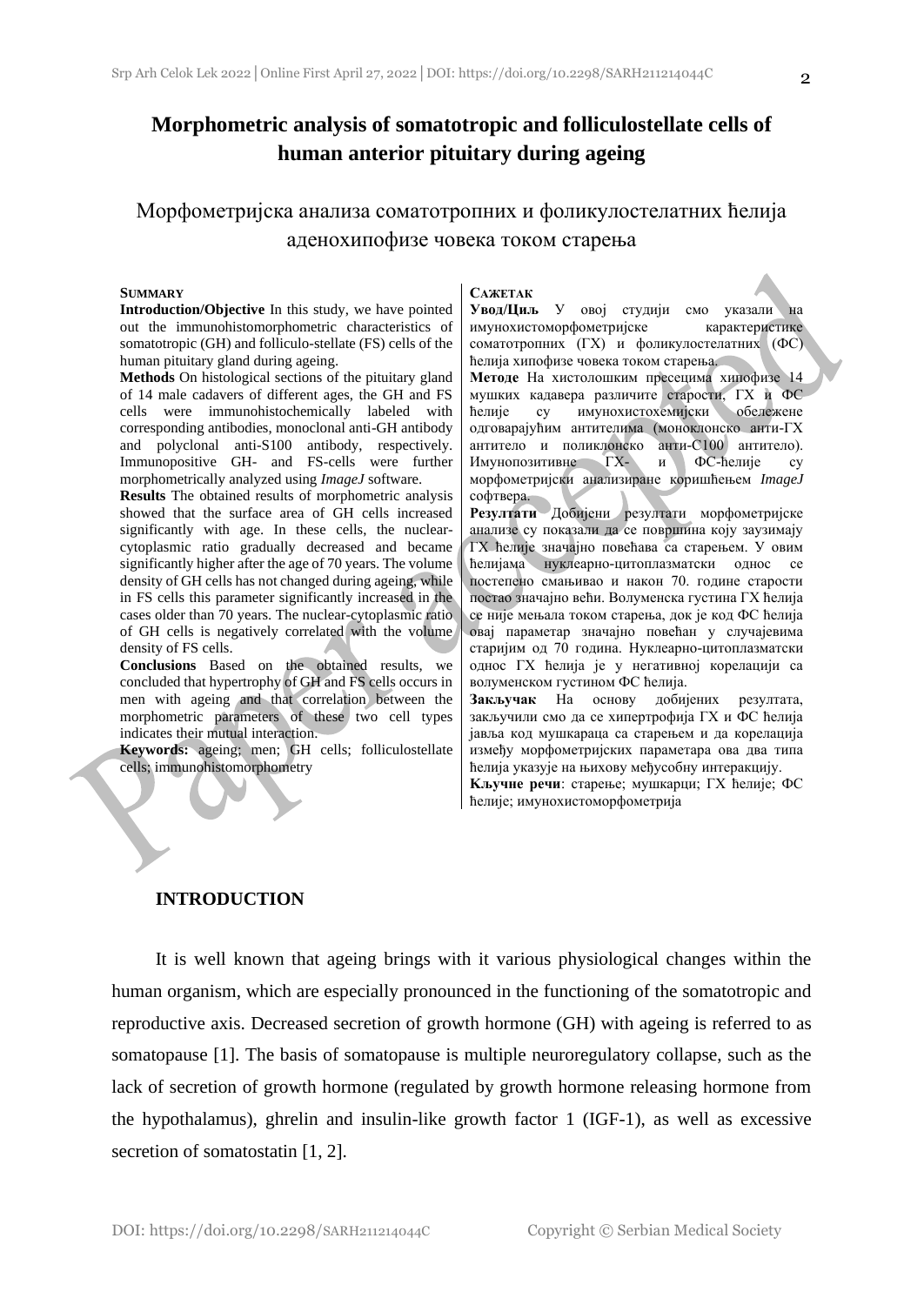This ultimately results in a reduced amount of secreted GH per one secretory pulse. Ageing does not have an impact on the frequency of pulsatile secretion of GH, basal secretion of GH, half-life of GH and its elimination kinetics [3]. These changes in GH secretion patterns with ageing are probably in part the consequence of certain structural changes at the hypothalamic level [4], and in part the consequence of changes in anterior pituitary somatotropic cells, which have not been sufficiently studied so far [5]. In contrast to hypogonadism, the negative feedback mediated by GH and/or IGF-1 becomes stronger with advancing age. The consequence of this phenomenon is the biochemical hyposomatotropism with an exponential decline of GH and IGF-1 concentrations starting from early adult age, which clinically manifests in the form of osteopenia, sarcopenia, intraabdominal obesity, insulin resistance, hyperlipidemia, increased risk for atherosclerosis and lower quality of life [1, 6].

The knowledge of the function of hypothalamo-somatotropic axis during ageing has led to therapeutic use of GH and other hormones in the elederly as certain 'elixirs of youth'. However, the expected results have not been obtained, and the incidence of adverse effects and potential malignancy risks in the elderly have led endocrinologists to decide that there are no valid reasons for clinical use of GH to reverse age-related changes [7]. Naturally, future research of the pathways responsible for GH deficiency during ageing should hopefully resolve the present dilemmas as to the use of GH in the attempts to reverse ageing and to prolong human life.

In their fundamental work, Schwartz et al. [8] reported that the function of anterior pituitary probably relies on the integration of multiple received input signals, including hypothalamic, peripheral and intrapituitary, which may have stimulatory or inhibitory effects on the hormone production. Interactions of somatotropic (GH) cells with the other hormonal and non-hormonal pituitary cells in healthy elderly appear to be very important [9, 10, 11]. Pituitary folliculostellate cells (FS) can release various products into the intercellular space, and thus can influence the functioning of neighboring hormone-producing cells [12].

The internal hormonal milieu of older men changes with advancing age [13], and we may well suppose that such changes can stimulate FS cell interactions with somatotropes via paracrine loops. These interactions can consequentially alter the function of somatotropes, which would ultimately result in age-related changes of GH levels in the plasma.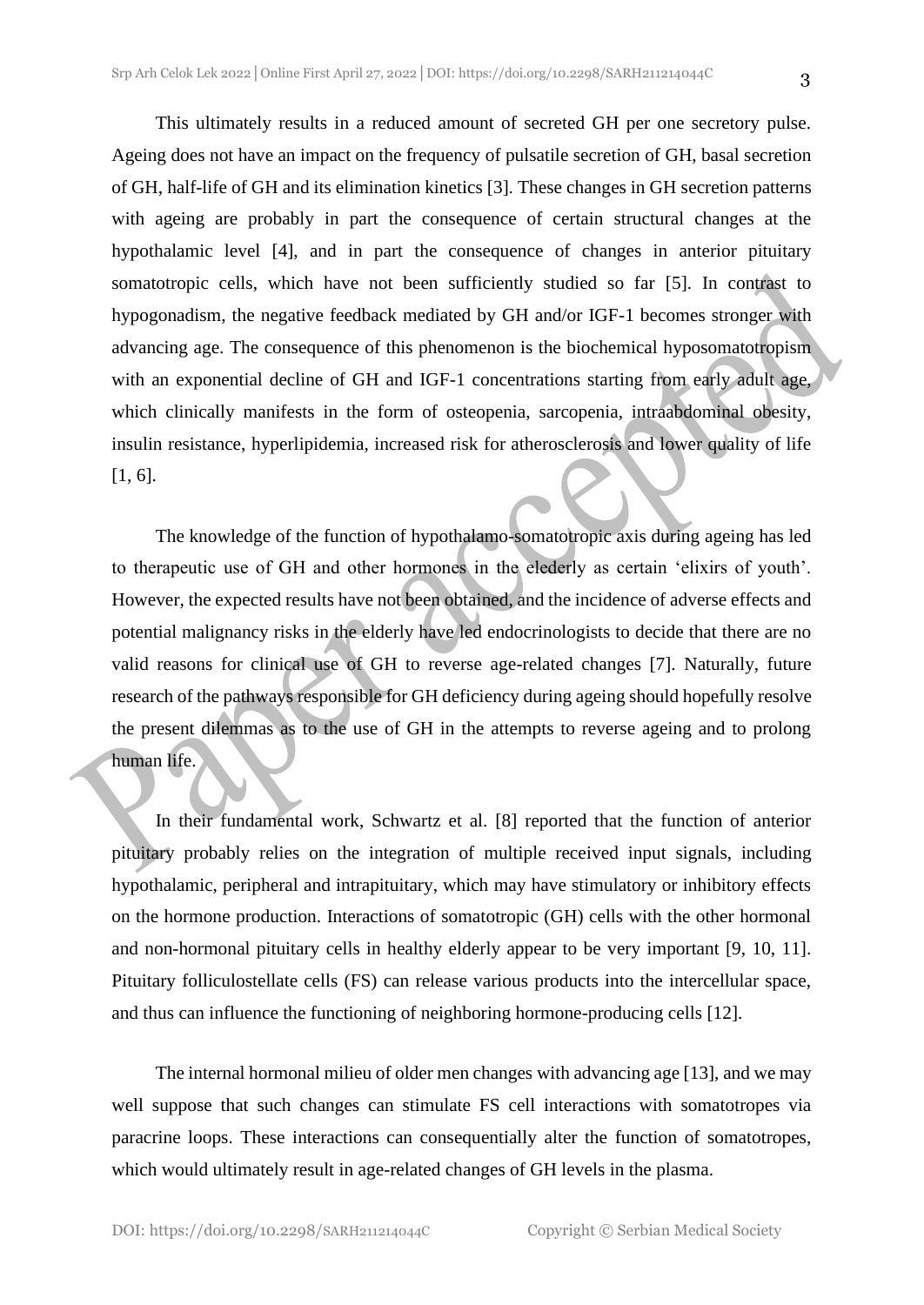In view of the fact that hyposomatotropism during ageing can occur as the consequence of structural changes at all levels of the somatotropic axis and that age-related histomorphometrical changes at the level of anterior pituitary are insufficiently studied, the aim of our study was to detect and quantify the changes in morphology and density of human anterior pituitary somatotropic cells, using immunohistochemical and morphometric analysis in cases of different ages. We also tried to discover similar changes in adenohypophyseal folliculostellate cells, as the structures which, via paracrine pathways, could have an impact on the function of anterior pituitary somatotropic cells. Additionally, we evaluated statistically the possible association of the above changes during human ageing.

#### **METHODS**

#### **Pituitary tissue sampling**

The study material consisted of pituitary tissue samples taken from 14 men corpses, aged 41 to 87 years, which were divided into three groups. The first (I) group consisted of cases aged 41-49 years; the second (II) group implied cases aged 50-69 years and the third (III) group included cases older than 70 years.

Tissue samples were taken at a routine autopsy at the Center for Forensic Medicine in Niš, Serbia, with the approval of the Ethics Commission of the University of Niš, Faculty of Medicine (Decision No. 12-2307-2 / 8 of March 10, 2016), which is described in detail in our previous work [14].

#### **Pituitary tissue processing and immunohistochemistry**

Isolated pituitaries of the male corpses were histologically prepared according to the procedure described in detail earlier, while the morphometric analysis of GH and FS cells was performed according to the previously described procedure [15, 16]. The stained histological sections were then immunohistomorphometrically analyzed using light microscopy under 4x and 40× magnifications.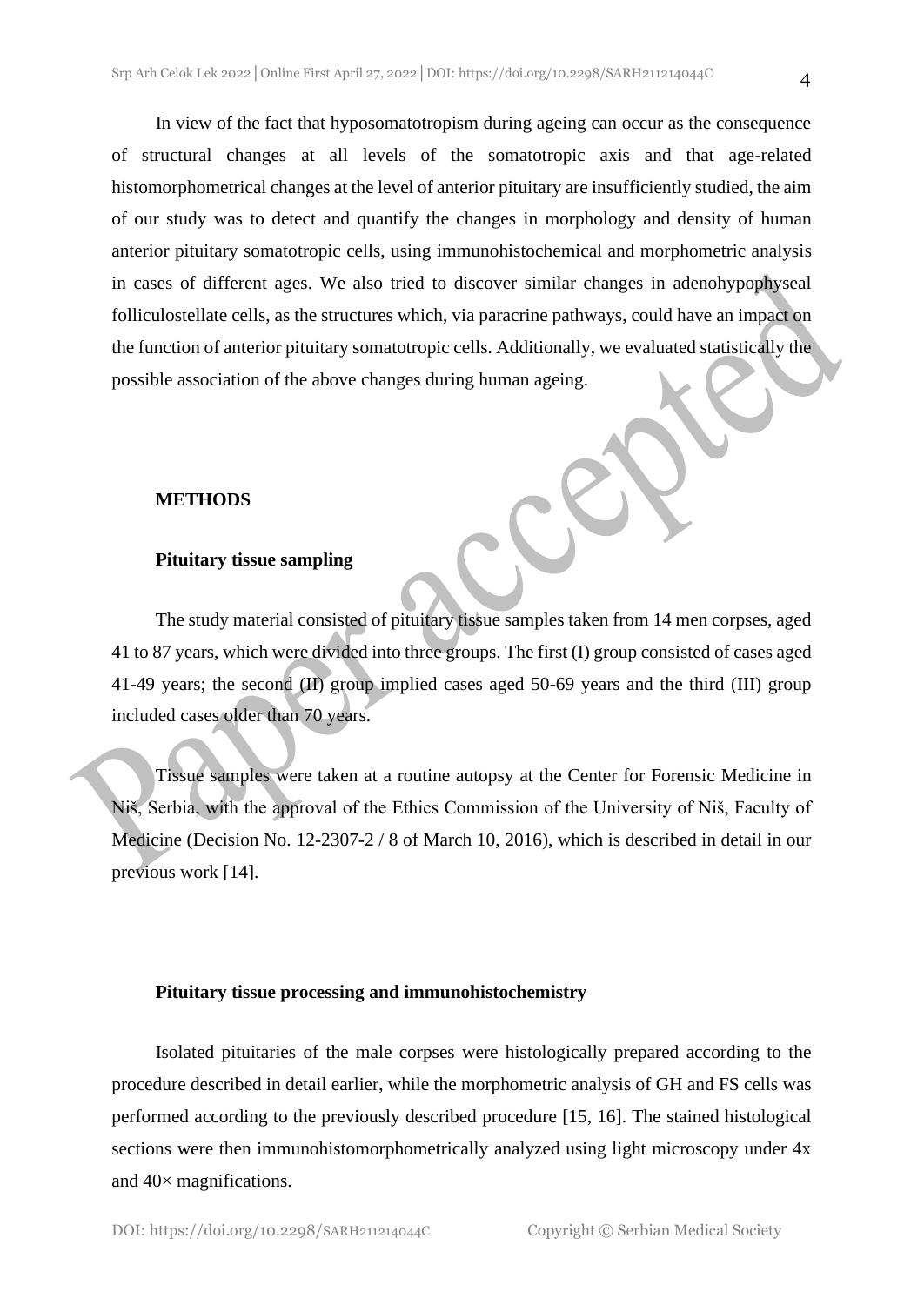#### **Morphometric analysis**

Morphometric analysis was performed on digital images obtained by a 1.3 megapixel digital camera. Thirty visual fields were selected from both dorsal and ventral halves, *i.e.* 60 visual fields in total per each analyzed case. We obtained 10 visual fields each from both lateral anterior pituitary wings and 10 from the middle portion of both dorsal and ventral halves from all analyzed cases (20 visual fields in total from each lateral anterior pituitary wing and 20 from the middle portion in each analyzed case). Image analysis was performed using the *ImageJ*  software [\(https://imagej.nih.gov/ij/\)](https://imagej.nih.gov/ij/).

As for GH immunoreactive cells, our analysis involved measurements of their area (AGH) and the area of their nuclei ( $A_{\text{NGH}}$ ). The nuclear-cytoplasmic ratio ( $N/C_{\text{GH}}$ ) was calculated as the quotient of nuclear area and cytoplasmic area, with the cytoplasmic area obtained as the difference of area of the above cells and area of their nuclei. We performed the measurement of 60 somatotropic cells and 60 FS cells in the dorsal and ventral anterior pituitary halves in all analyzed cases (in total, 120 cells per a case).

The analysis was performed using the multipurpose test system M168 ( $d=17.88$  um,  $a=15.49$  um<sup>2</sup>, AT=2601.54 um<sup>2</sup>, LT=1501.92 um), placed over the analyzed digital image of histological sections. Volume density of GH ( $V_{VGH}$ ) and FS cells ( $V_{VFS}$ ) was obtained as the quotient of the number of dots in the test system which hit immunopositive cells (PF) and the total number of dots in the system (PT=168) per each analyzed field of the dorsal and ventral pituitary halves [17].

The values of area, nuclear area, nuclear-cytoplasmic ratio and volume density of GH cells and volume density of FS cells per each analyzed case were obtained as average values for all measured visual fields.

#### **Statistical analysis**

The statistical analysis was performed using the SPSS statistical software package (version 16). Dynamics of the values of morphometric parameters for the studied age groups was analyzed using the One Way ANOVA and Tukey-Kramer *post hoc* test. Due to a small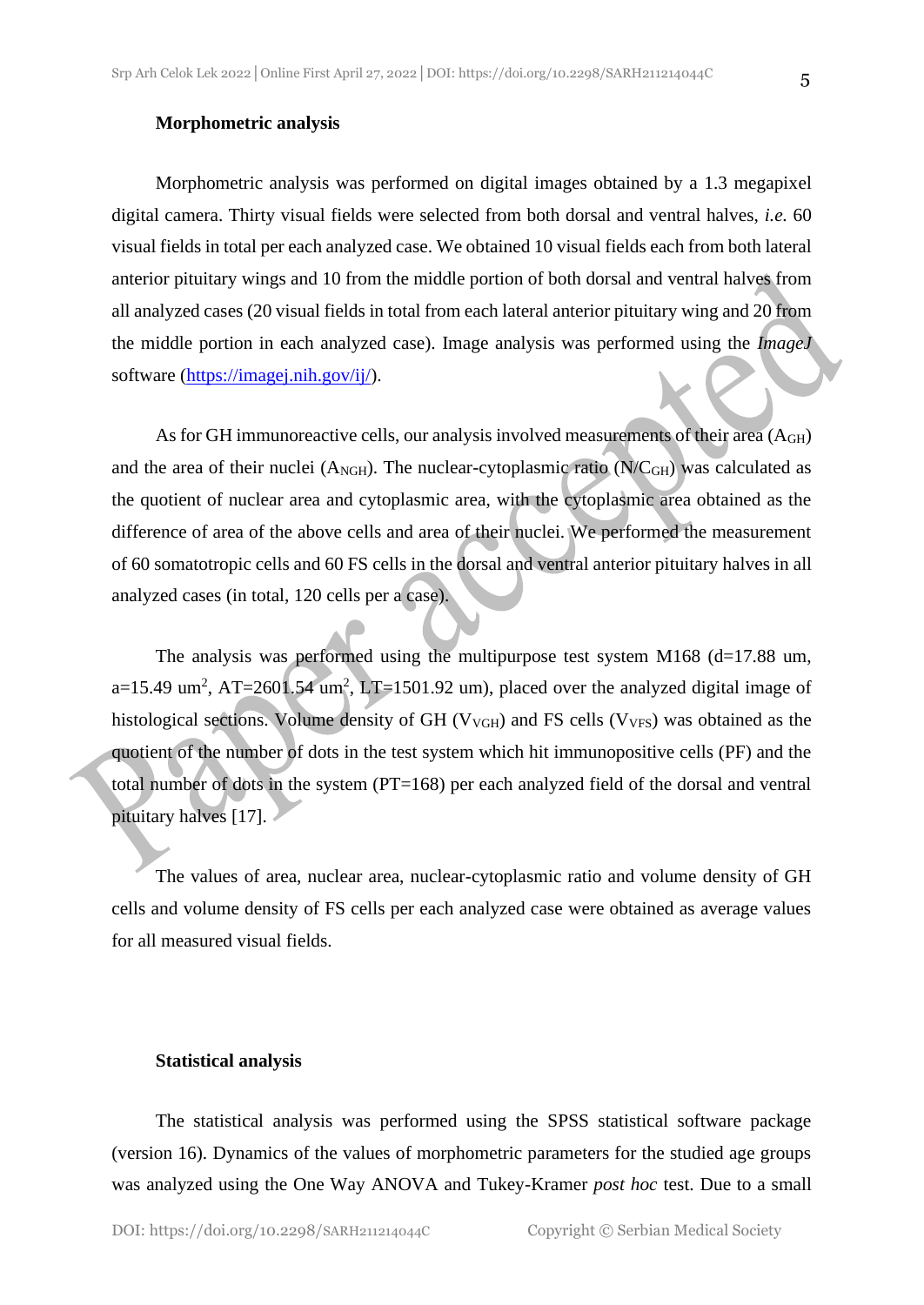size of the analyzed sample, the obtained statistically significant differences were additionally verified by the calculation of the corresponding effect sizes.

#### **RESULTS**

#### **Qualitative histological analysis**

In younger individuals (the first group; age between 41 and 49 years), pituitary somatotropic cells were rare and scattered within the *pars intermedia,* while their presence was markedly greater in anterior pituitary lateral wings. They were predominantly polygonal, with eccentric euchromatic nuclei (with prominent nucleoli in some of the cells). A positive immunohistochemical reaction was observed in the cytoplasm of somatotropes, while in their nuclei the reaction was immunonegative (Figure 1A). Somatotropic cells in older cases (the third group; above 70 years) demonstrated a slightly stronger immunopositive reaction in the *pars intermedia* of anterior pituitary. In contrast to the above, in these cases there was a significant decline of the number of somatotropes in both *pars intermedia* and anterior pituitary lateral wings. Somatotropes were either single or in groups, located near the capillaries. The cells were larger, with an eccentric, hyperchromatic, immunonegative nuclei and occasional transparent cytoplasmic vacuoles (Figure 1B).

Folliculostellate cells in the anterior pituitary of younger cases (age between 41 and 49 years) were irregular to star-shaped in appearance. Their immunopositive cellular body has thin projections extending between endocrine cells. These cells were rare and irregularly distributed within the lateral wings, as well as in the mucoid wedge of the anterior pituitary (Figure 1C). The bodies of FS cells and their projections were visualized between endocrine cells. In cases over 70 years of age (the third group), we encountered a significantly increased number of FS cells in the middle and in the lateral wings of the anterior pituitary (Figure 1D). Although the irregular shape of their bodies made it difficult to estimate the size of the cells, it could be concluded that in general their bodies became larger and that the immunopositivity was stronger in the more advanced years of life.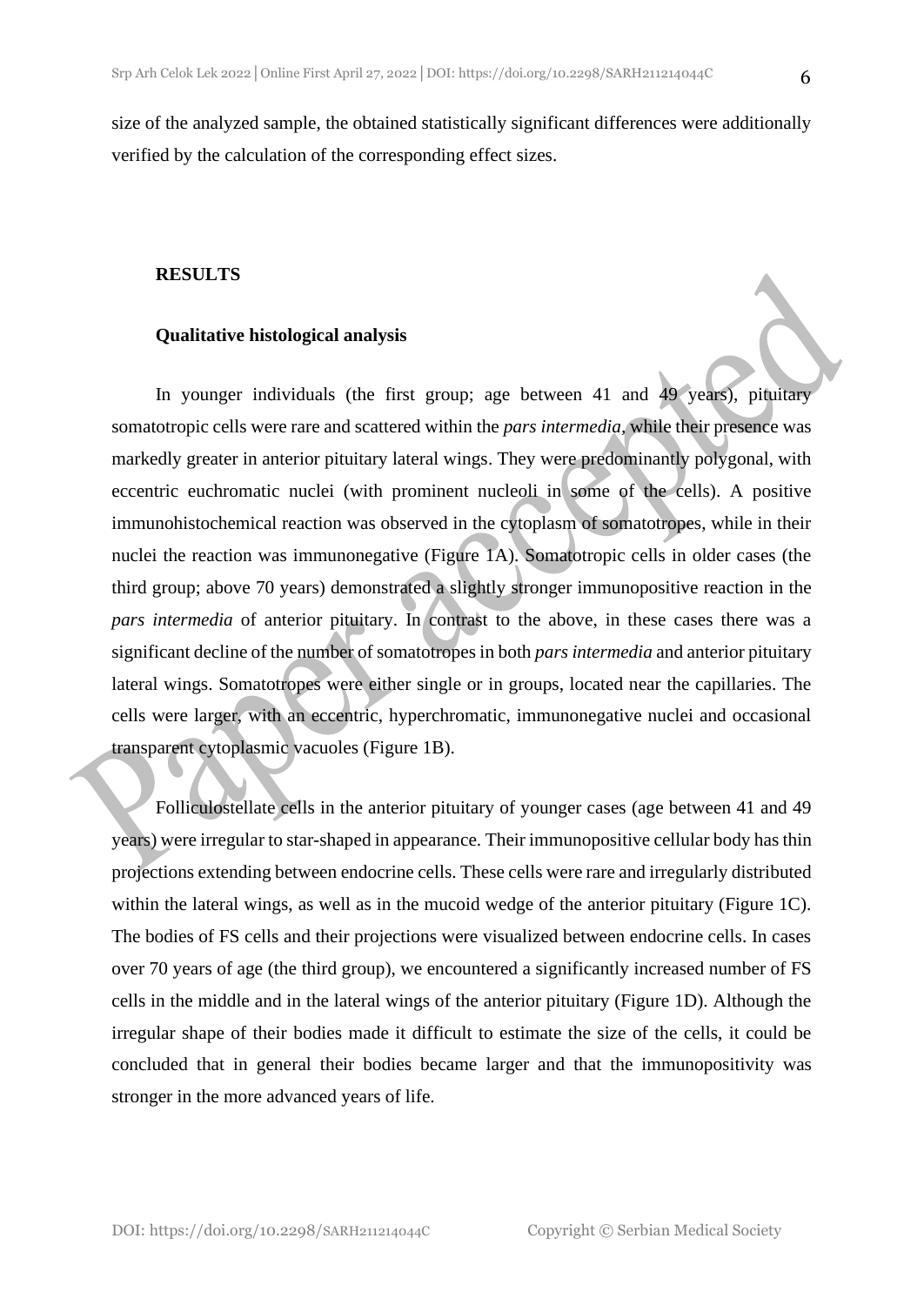#### **Morphometric analysis**

The results of morphometric analysis of anterior pituitary immunoreactive GH and FS cells in the studied cases are shown in Table 1.

The correlation analysis of age and morphometric parameters of GH immunoreactive cells showed that their area significantly increased  $(R=0.7; p=0.005; N=14)$  (Figure 2A), and nuclear-cytoplasmic index significantly decreased with advancing age  $(R=0.69; p=0.006;$ N=14) (Figure 2B). Volume density of FS cells significantly increased during ageing (R=0.80; p=0.001; N=14) (Figure 2C). Nuclear area of GH immunoreactive cells did not change significantly with ageing ( $p > 0.05$ ), while volume density of these cells increased with ageing, but the increase was not significant ( $p > 0.05$ ). The results of bivariate linear regression additionally demonstrated that age was a significant predictor of area and nuclear-cytoplasmic ratio of GH immunoreactive cells and volume density of FS cells as well (Table 2). The factor of age was able to explain 49% of area variance, 48% of nuclear-cytoplasmic ratio of GH immunoreactive cells and 61% of volume density variance of adenohypophyseal FS cells. In all three instances, age represented a large effect size and could be shown using the models presented in Table 2.

A detailed dynamics of age-related changes in average values of morphometric parameters of adenohypophyseal immunoreactive GH and FS cells in the studied age groups was evaluated using the One Way ANOVA test. The results showed that the mean values of area and nuclear-cytoplasmic ratio of GH immunoreactive cells differed significantly between the studied age groups (Table 3). The average area of anterior pituitary GH immunoreactive cells significantly increased during the process of ageing  $(F(2,11) = 4.77, p = 0.03)$  (Figure 2D). The *post hoc* Tukey-Kramer test showed that this parameter had an increasing tendency during ageing, with the value in age group III being significantly higher compared to group I ( $p$ <0.05), although not compared to age group II ( $p > 0.05$ ). The average value of this parameter in age group II was higher than that in group I, but the difference was not statistically significant  $(p > 0.05)$ . The average nuclear-cytoplasmic ratio of anterior pituitary GH immunoreactive cells significantly declined with ageing  $(F(2,11) = 6.38, p = 0.01)$  (Table 3, Figure 2E). The *post hoc* Tukey-Kramer test showed that this parameter had a declining tendency during ageing, with the value in age group III being significantly lower than that in group I ( $p < 0.05$ ), but not compared to age group II ( $p > 0.05$ ). The average value of this parameter in age group II was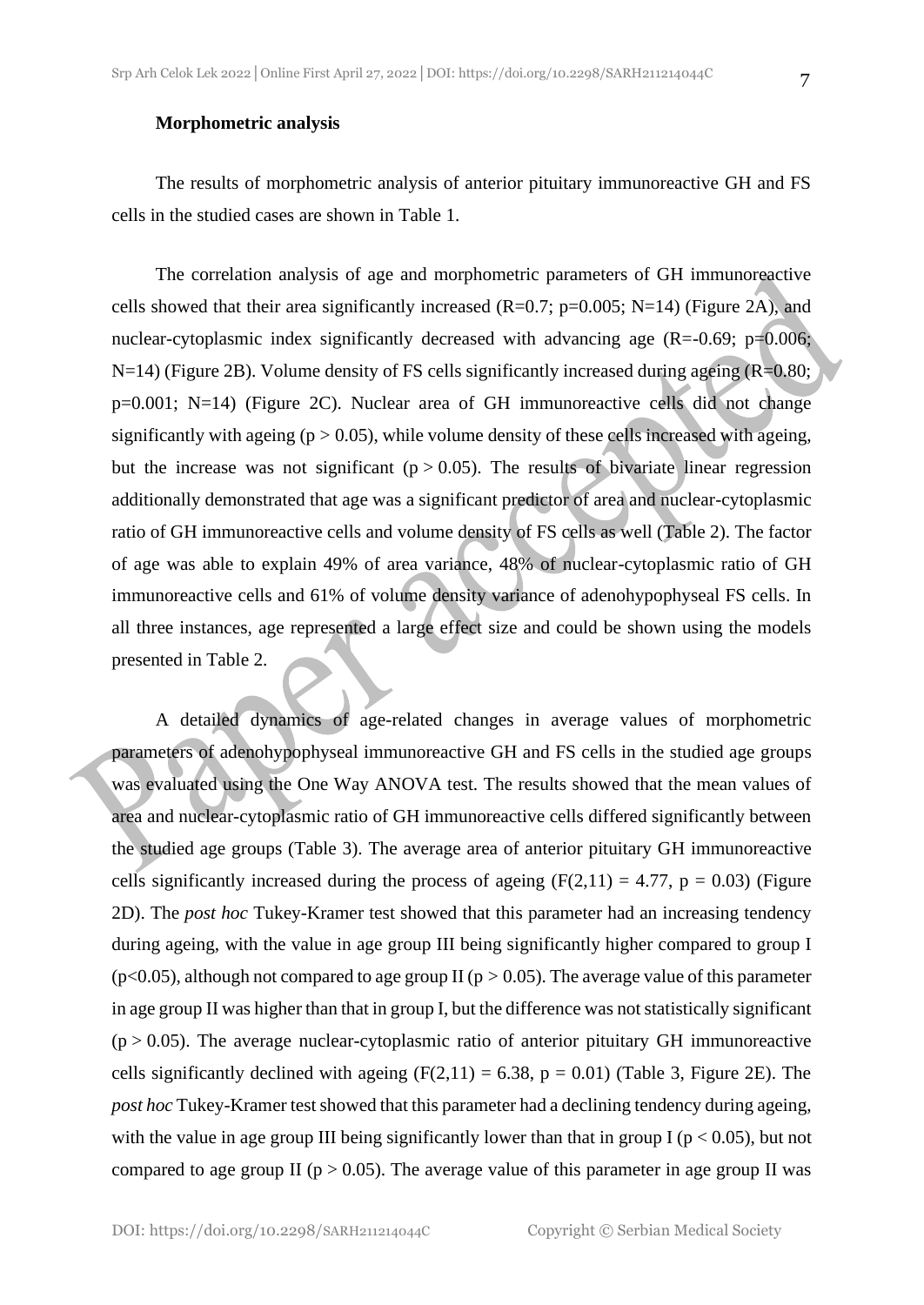lower compared to group I, but the difference was not statistically significant ( $p > 0.05$ ). The average volume density of anterior pituitary FS cells (F(2,11) = 5.08, p = 0.03) significantly increased during the process of ageing (Table 3, Figure 2F). The *post hoc* Tukey-Kramer test showed that volume density of FS cells showed an increasing tendency with advancing age, with the values in age group III being significantly higher than those in age group I ( $p<0.05$ ), but not when compared to age group II ( $p > 0.05$ ). The average value of this parameter in age group II was higher compared to age group I, but the difference was not statistically significant  $(p > 0.05)$ . The remaining two analyzed morphometric parameters did not differ significantly between the studied age groups ( $p > 0.05$ ).

The analysis of correlation between the morphometric parameters of GH immunoreactive and FS cells indicated the presence of a statistically significant negative correlation of average volume density of anterior pituitary FS cells and nuclear-cytoplasmic ratio of GH immunoreactive cells  $(R = -0.71, p = 0.005, N = 14)$ . The linear regression analysis showed that volume density of FS cells in examined cases represented a statistically significant predictor of nuclear-cytoplasmic ratio of GH immunoreactive cells (F(1,12) = 12.08, p = 0.005), which could be represented using the following model:  $(N/C)_{GH} = 0.287 - V_{VFS} \times 0.031$ . In particular, the increased volume density of anterior pituitary FS cells was accompanied by a statistically significant decline of nuclear-cytoplasmic ratio of GH immunoreactive cells (Figure 2G), with the FS cell volume density of the studied cases being able to explain 46% of overall variance of nuclear-cytoplasmic ratio of GH immunoreactive cells ( $R^2 = 0.46$ ), which represented a large size effect.

#### **DISCUSSION**

Ageing of the pituitary gland functionally manifests by its declining secretory activity, especially affecting the levels of growth hormone, prolactin (PRL) and thyroid-stimulating hormone (TSH) in the blood. These changes lead to so called age-related diseases, which predominantly affect the target organs of these hormones [6, 18]. Some previous studies detailly reported a fall in different parameters of somatotropic cells with ageing [1]. In the study conducted by Sano et al. [19], the presence of interstitial, perivascular fibrosis was documented semiquantitatively: the fibrosis progressed with time and involved anterior pituitary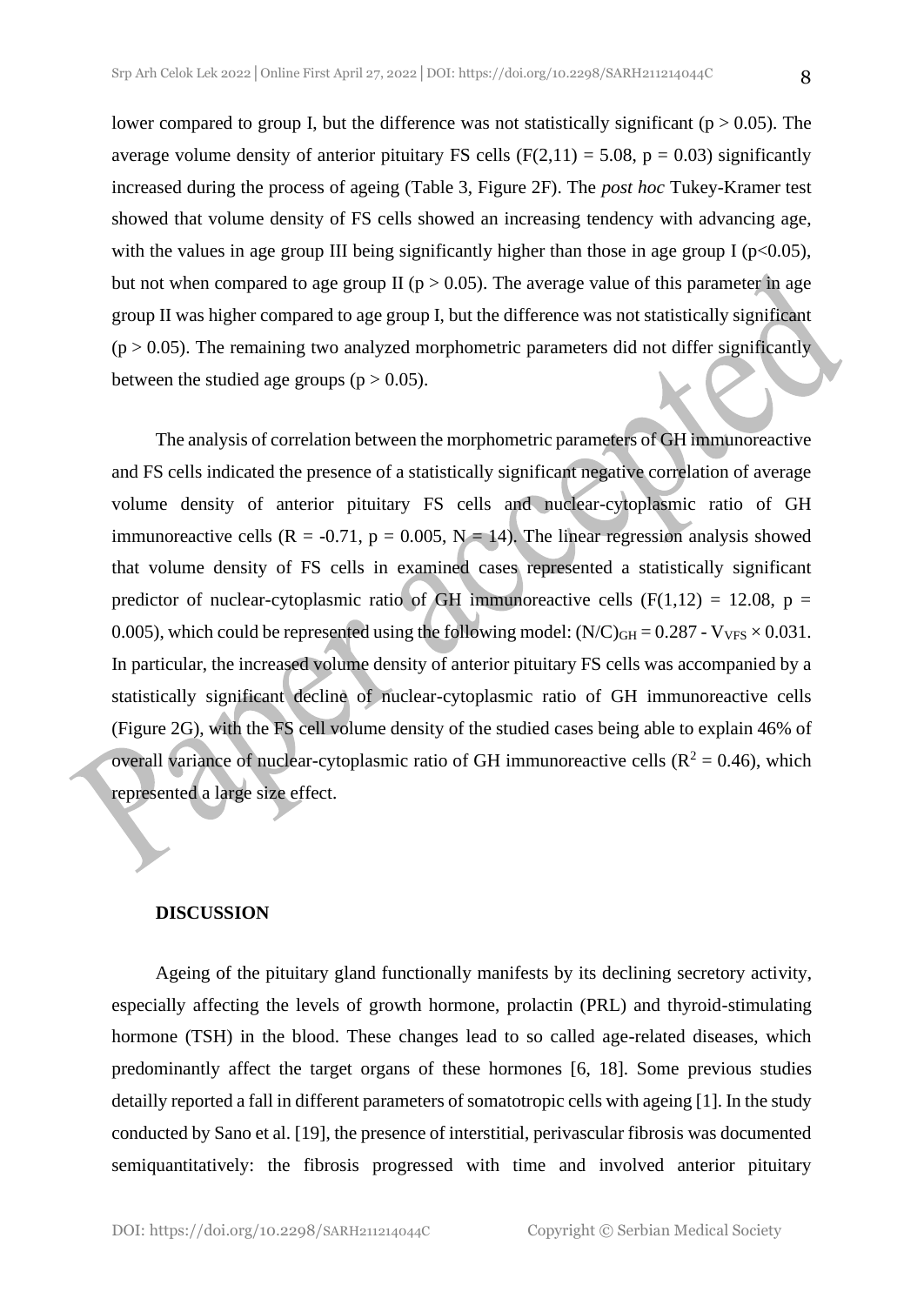parenchyma in 88% of older individuals (predominantly males). The study reported a declining number of somatotropes in the lateral portions of the organ with ageing, but could not establish the dynamics of this decline. According to the same study, the number of other anterior pituitary cells did not change significantly during ageing. In the pituitary glands of individuals aged over 90 years, focal necrosis or scarring tissue, iron or amyloid deposits, basophilic invasions, accumulations of squamous cells, adenomas and granular cells were occasionally seen.

The results of our present immunohistomorphometric study of anterior pituitary glands, obtained from human male cadavers, indicated a significant increase in size of somatotropic cells with ageing, while the size of their nuclei remained unaffected by this physiological process. The increase in size of somatotropic cells was slow and steady, so statistically significant differences exist only between age groups I and III. On the other hand, nuclearcytoplasmic ratio declined uniformly with years of age, given that statistically significant differences were observed only between age groups I and III. The increase in size of somatotropes during ageing, as shown in this study, is in accordance with the research of Antić et al. [20]. However, in contrast to these authors, we could not confirm any significant decline of volume density of somatotropic cells with advancing age. Our study showed that the appropriate structural changes in somatotropic cells are responsible for the functional decline of the GH / IGF-1 axis during human aging, which is consistent with the earlier work of Antić et al. [20]. The dynamics of these changes at the cellular level was influenced by numerous, insufficiently known, distant and local factors in the cell environment. It is certain that the reported age-related changes of somatotropes can be at least partly explained by structural changes at the level of hypothalamus occurring with advancing age (4).

Our results showed an increase in the volume density of FS cells in the elderly, compared to younger cases. This fact may indirectly indicate increased FS cell function in the elderly, as shown by Pavlović et al. [21] during examination of this parameter in the case of both sexes, when the significant increase was noticed after the age of 80. However, except for the fact that the male cases studied by Pavlović et al. [21] were older and with greater volume density of FS cells than in our study, this significant increase of volume density of FS cells was explained with simultaneous increases in the size and number of these cells in the pituitary mucoid wedge in their oldest group. Our histological analysis could not reveal any regional differences in the dynamics of FS cells during the process of ageing. From our results, we could make an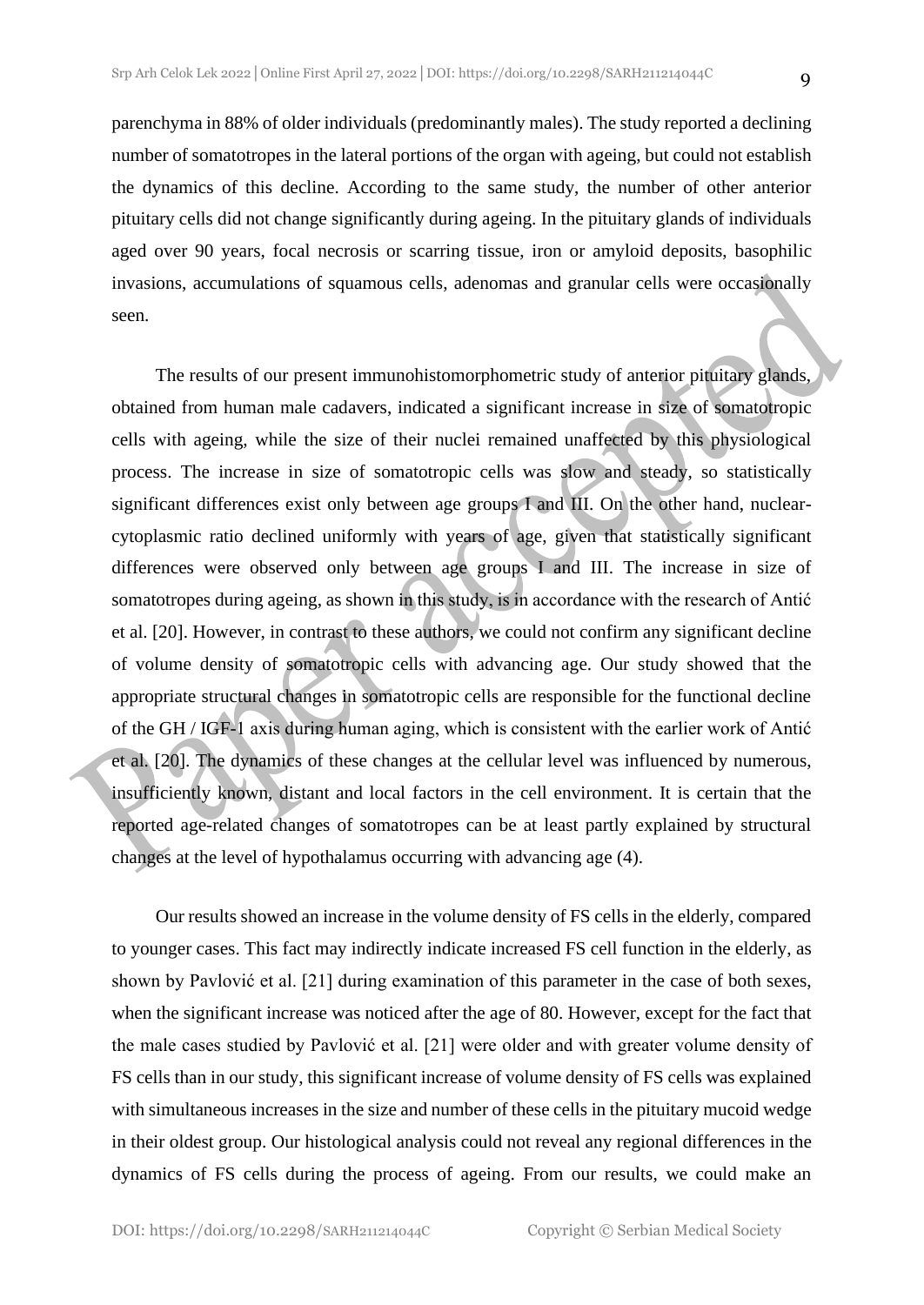10

assumption that age-related increased volume density of FS cells is a two-phase process. The first phase, probably occurring in men aged 50 to 70 years, would predominantly be the consequence of increased size of FS cells or their hypertrophy, while in the second phase, occurring in men aged over 70 years, a further increase in size of FS cells occurs with a simultaneous increase of their number, leading thus to their significantly greater volume density. These facts may indirectly indicate increased function of FS cells in the elderly.

Analysis of the correlation between morphometric parameters of GH and FS cells indicated the presence of a statistically significant negative correlation between the average volume density of anterior pituitary FS cells and the nuclear-cytoplasmic ratio of GH cells, suggesting that homeostasis of growth hormone production/secretion exists [22].

#### **CONCLUSION**

From all the above, we concluded that in men, the size of GH cells increased with age. According to our results, it can be indirectly hypothesized that long-term hypertrophy of GH cells results in their functional decline after the age of 70. Furthermore, density and size of FS cells increased during ageing, which indicated their increased function. The strong correlation between morphometric parameters of FS and GH cells might point to age-related interactions between these two cell groups.

#### **ACKNOWLEDGEMENTS**

The authors would like to thank the Ministry of Education, Science and Technological Development of the Republic of Serbia (Grants No: 451-03-9/2021-14/200113) for financial support.

#### **Conflict of interest:** None declared.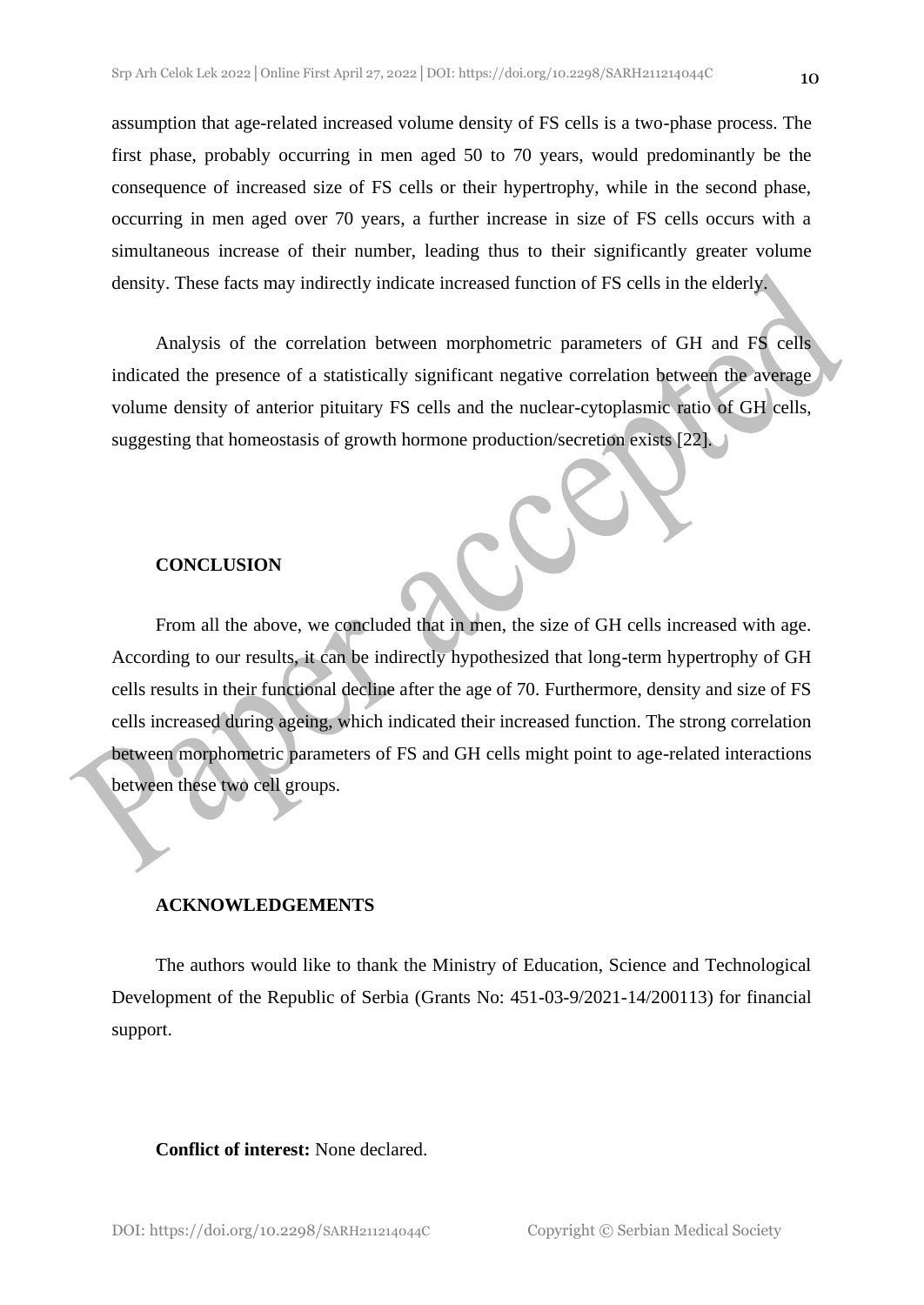#### **REFERENCES**

- 1. Ajdžanović V, Trifunović S, Miljić D, Šošić-Jurjević B, Filipović B, Miler M, et al. Somatopause, weaknesses of the therapeutic approaches and the cautious optimism based on experimental ageing studies with soy isoflavones. EXCLI Journal 2018;17:279-301. DOI: 10.17179/excli2017-956 PMID: 29743865
- 2. Junnila RK, List EO, Berryman DE, Murrey JW, Kopchick JJ. The GH/IGF-1 axis in ageing and longevity. Nat Rev Endocrinol. 2013;9(6):366–76. DOI: 10.1038/nrendo.2013.67 PMID: 23591370
- 3. Akirov A, Masri-Iraqi H, Dotan I, Shimon I. The Biochemical Diagnosis of Acromegaly. J Clin Med. 2021;10(5):1147. DOI: 10.3390/jcm10051147 PMID: 33803429
- 4. Chesnokova V. The Multiple Faces of the GH/IGF Axis. Cells. 2022;11(2):217. DOI: 10.3390/cells11020217 PMID: 35053333
- 5. Bazina M, Stefanović V, Bozanić D, Saraga-Babić M. Ultrastructural and immunohistochemical characteristics of developing human pituitary gland. Acta Histochem 2007;109(5):366-76. DOI: 10.1016/j.acthis.2007.03.005 PMID: 17543374
- 6. Bleach R, Sherlock M, O Reilly MW, Mcllroy M. Growth hormone/insulin growth factor axis in sex steroid associated disorders and related cancers. Front Cell Dev Biol. 2021; 9:630503. DOI: 10.3389/fcell.2021.630503 PMID: 33816477
- 7. Al-Samerria S, Radovick S. The role of insulin-like growth factor-1 (IGF-1) in the control of neuroendocrine regulation of growth. Cells 2015;10(10):2664. DOI: 10.3390/cells10102664 PMID: 34685644
- 8. Schwartz J, Pavert S, Clarke I, Ray A, Ray D, Vrana K. Paracrine interactions within the pituitary gland. Ann N Y Acad Sci. 1998;839:239–43. DOI: 10.1111/j.1749-6632.1998.tb10767.x PMID: 9629159
- 9. Youngblood JL, Coleman TF, Davis SW. Regulation of pituitary progenitor differentiation by beta-Catenin. Endocrinology 2018;159(9):3287-3305. DOI: 10.1210/en.2018-00563 PMID: 30085028
- 10. van der Spoel E, Roelfsema F, Akintola AA, Jansen SW, Slagboom PE, Westerndorp RGJ et al. Interrelationships between pituitary hormones as assessed from 24-hour serum concentrations in healthy older subjects. J Clin Endocrinol Metab 2020; 105(4): e1201–e1214. DOI: 10.1210/clinem/dgz253 PMID: 31853555
- 11. van der Spoel E, Roelfsema F, van Heemst D. Relationships between 24-hours LH and testosterone concentrations and with other pituitary hormones in healthy older men. Journal of the Endocrine Society 2021; 5(9):1–15. DOI: 10.1210/jendso/bvab075 PMID: 34337275
- 12. Kato Y, Yoshida S, Kato T. New insights into the role and origin of pituitary S100β-positive cells. Cell Tissue Res 2021;386(2):227-237. DOI: 10.1007/s00441-021-03523-7 PMID: 34550453
- 13. Deleidi M, Jäggle M, Rubino G. Immune ageing, dysmetabolism and inflammation in neurological diseases. Front Neurosci.2015;9:172. DOI: 10.3389/fnins.2015.00172 PMID: 26089771
- 14. Čukuranović-Kokoris J, Jovanović I, Ugrenović S, Stojanović V, Pavlović M, Kundalić B, et al. Immunohistochemical and morphometric study of adenohypophyseal gonadotropic cells in male cadavers of different ages. Acta Medica Medianae 2020;59(4):49-61. DOI:10.5633/amm.2020.0407 UDC: 611.814:612.67
- 15. Trifunović S, Lakić I, Vujović P, Jevdjović T, Šošić-Jurjević B, Milošević V, Djordjević J. Morphofunctional parameters of rat somatotrophes after acute and repeated immobilization or restraint stress. Acta Histochem 2019;121(1):29-34. DOI: 10.1016/j.acthis.2018.10.003 PMID: 30342863
- 16. Čukuranović Kokoris J, Jovanović I, Pantović V, Krstić M, Stanojković M, Milošević V, et al. Morphometric analysis of the folliculostellate cells and luteinizing hormone gonadotropic cells of the anterior pituitary of the men during the aging process. Tissue Cell 2017;49(1):78-85. DOI: 10.1016/j.tice.2016.11.006 PMID: 27884532
- 17. Brown DL. Practical Stereology Applications for the Pathologist. Vet Pathol 2017;54(3):358-68. DOI: 10.1177/0300985817695781 PMID: 28438109
- 18. Duntas LH. Aging and the hypothalamic-pituitary-thyroid axis. Vitam Horm. 2021;115:1-14. DOI: 10.1016/bs.vh.2020.12.001 PMID: 33706944
- 19. Sano T, Kovacs KT, Scheithauer BW, Young WF Jr. Aging and the human pituitary gland. Mayo Clin Proc. 1993;68(10):971–7. DOI: 10.1016/s0025-6196(12)62269-1 PMID: 8412363
- 20. Antić VM, Stefanović N, Jovanović I, Antić M, Milić M, Krstić M, Kundalić B, Milošević V. Morphometric analysis of somatotropic cells of the adenohypophysis and muscle fibers of the psoas muscle in the process of aging in humans. Ann Anat. 2015;200:44–53. DOI: 10.1016/j.aanat.2015.01.006 PMID: 25769135
- 21. Pavlović M, Jovanović I, Ugrenović S, Vasović LJ, Krstić M, Bakić M, Živković V, Stojanović V. Morphometric analysis of the human anterior pituitary's folliculostellate cells during the aging process. Ann Anat. 2013;195(3):231–7. DOI: 10.1016/j.aanat.2012.11.002 PMID: 23295121
- **22.** Botermann DS, Brandes N, Frommhold A, Heß I, Wolff A, Zibat A, et al. Hedgehog signaling in endocrine and folliculo-stellate cells of the adult pituitary. Journal of Endocrinology 2021;248(3): 303–16. DOI: 10.1530/JOE-20-0388 PMID: 33480359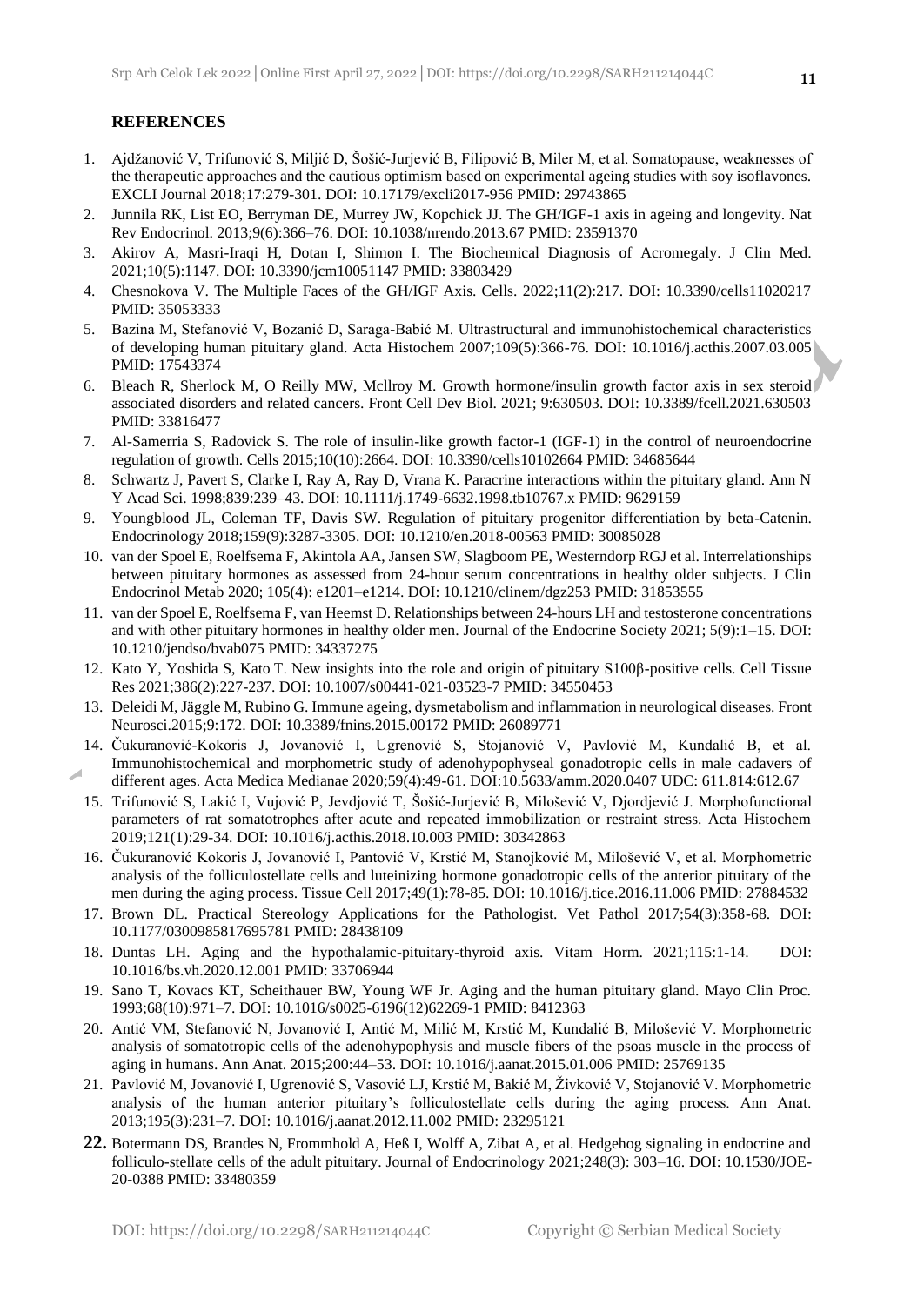#### **Table 1.** Morphometric analysis of immunoreactive growth hormone and folliculo-stellate

| Case           |     | Group        | $\mathbf{V}_{\mathbf{VGH}}$ | $\mathbf{V_{VFS}}$ |  |
|----------------|-----|--------------|-----------------------------|--------------------|--|
|                | Age |              | (%)                         | (%)                |  |
| 1              | 41  | I            | 19.87                       | 1.59               |  |
| $\overline{2}$ | 45  | I            | 15.20                       | 1.16               |  |
| 3              | 48  | I            | 19.56                       | 1.88               |  |
| $\overline{4}$ | 48  | I            | 21.43                       | 1.60               |  |
| 5              | 57  | П            | 11.71                       | 1.33               |  |
| 6              | 61  | П            | 19.72                       | 2.94               |  |
| 7              | 65  | $\mathbf{I}$ | 25.35                       | 3.44               |  |
| 8              | 65  | П            | 26.35                       | 2.46               |  |
| 9              | 66  | П            | 19.65                       | 2.26               |  |
| 10             | 76  | Ш            | 28.32                       | 2.26               |  |
| 11             | 76  | Ш            | 22.69                       | 2.81               |  |
| 12             | 77  | III          | 19.35                       | 3.13               |  |
| 13             | 78  | Ш            | 13.42                       | 3.37               |  |
| 14             | 87  | Ш            | 22.74                       | 4.79               |  |

cells of the anterior pituitary in all 14 analyzed cases

 $V_{VGH}$  – volume density of growth hormone cells;  $V_{VFS}$  – volume density of folliculo-stellate cells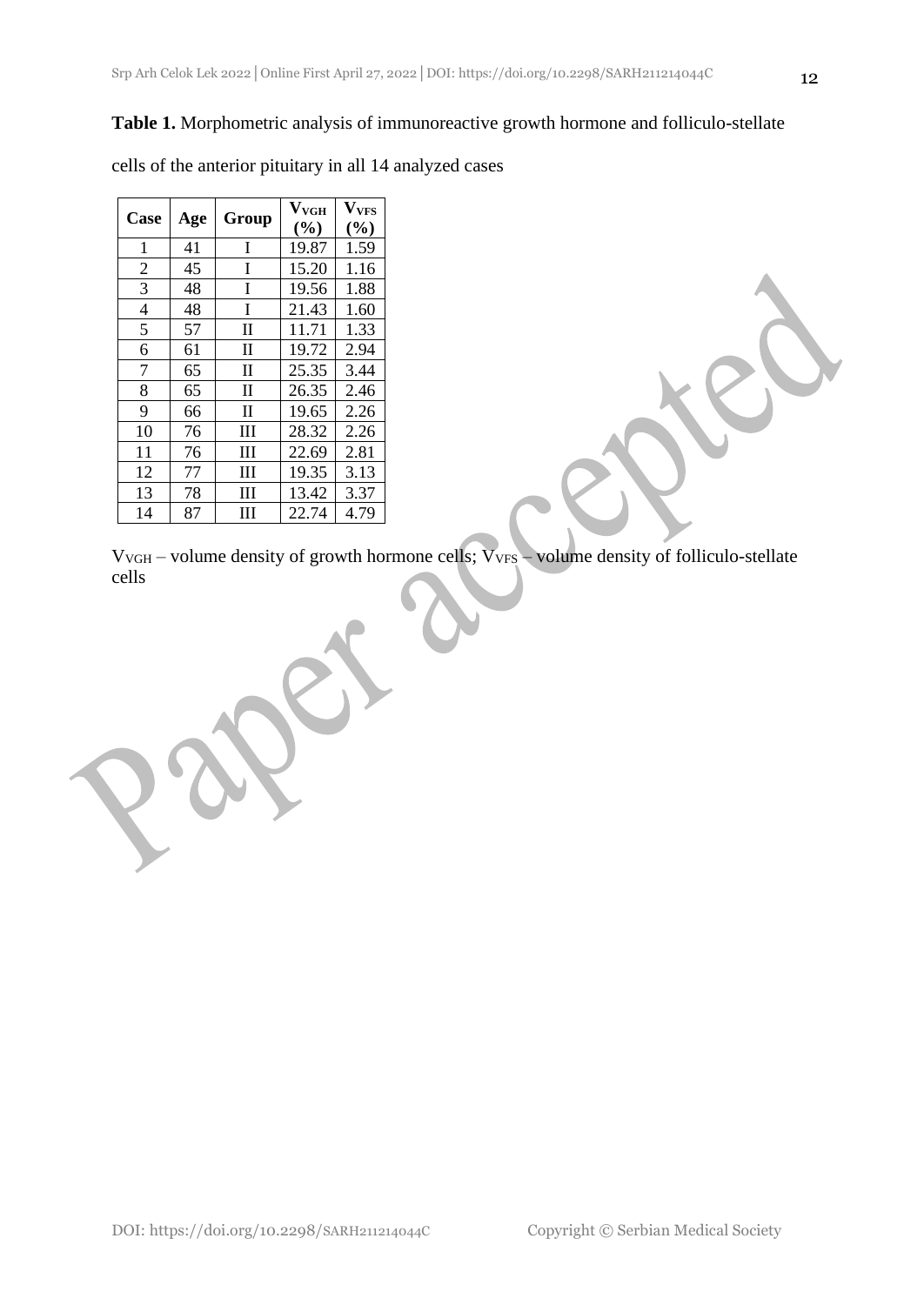**Table 2**. Regression analysis between the age as predictor and area, nucleocytoplasmic ratio

of somatotropes (GH) immunoreactive cells, as well as volume density of foliculo-stelate

cells (FS) cells as outcome variables

| A <sub>GH</sub>                                             |                                                                   |            |      |      |         |  |  |  |
|-------------------------------------------------------------|-------------------------------------------------------------------|------------|------|------|---------|--|--|--|
| Variable                                                    | B                                                                 | SEB        | ß    | t    | p       |  |  |  |
| Constant                                                    | 94.00                                                             | 18.53      |      | 5.07 | < 0.001 |  |  |  |
| Age                                                         | 0.97                                                              | 0.28       | 0.70 | 3.41 | 0.01    |  |  |  |
|                                                             | $R^2 = 0.49$ ; F(1,12) = 11.63, p=0.005; Model: A <sub>GH</sub> = |            |      |      |         |  |  |  |
| $94.00 + Age \times 0.97$                                   |                                                                   |            |      |      |         |  |  |  |
| $(N/C)_{GH}$                                                |                                                                   |            |      |      |         |  |  |  |
| Variable                                                    | B                                                                 | <b>SEB</b> | ß    | t    | n       |  |  |  |
| Constant                                                    | 0.35                                                              | 0.04       |      | 8.57 | < 0.001 |  |  |  |
| Age                                                         |                                                                   | 0.0006     |      |      | 0.06    |  |  |  |
|                                                             | 0.002                                                             |            |      | 3.32 |         |  |  |  |
| $R^2 = 0.48$ ; F(1,12) = 11.05, p=0.006; Model:             |                                                                   |            |      |      |         |  |  |  |
| $(N/C)_{GH} = 0.352 - Age \times 0.002$                     |                                                                   |            |      |      |         |  |  |  |
| $\mathbf{V_{VFS}}$                                          |                                                                   |            |      |      |         |  |  |  |
| Variable                                                    | B                                                                 | SEB        | ß    | t    |         |  |  |  |
| Constant                                                    | $-1.06$                                                           | 0.78       |      | 1.37 | 0.20    |  |  |  |
| Age                                                         | 0.06                                                              | 0.01       | 0.80 | 4.62 | 0.001   |  |  |  |
| $R^2 = 0.61$ ; F(1,12) = 21.32, p=0.001; Model: $V_{VFS}$ = |                                                                   |            |      |      |         |  |  |  |
| Age x 0.06 - 1.06                                           |                                                                   |            |      |      |         |  |  |  |

 $A<sub>GH</sub>$  – area of GH cells;  $(N/C)<sub>GH</sub>$  – nuclear-cytoplasmic ratio of GH cells;  $V<sub>VS</sub>$  – volume density of folliculo-stellate cells;  $R^2$  – the coefficient of determination; B – unstandardized coefficient; SEB – standard error of B; β – standardized coefficient beta; t – t-test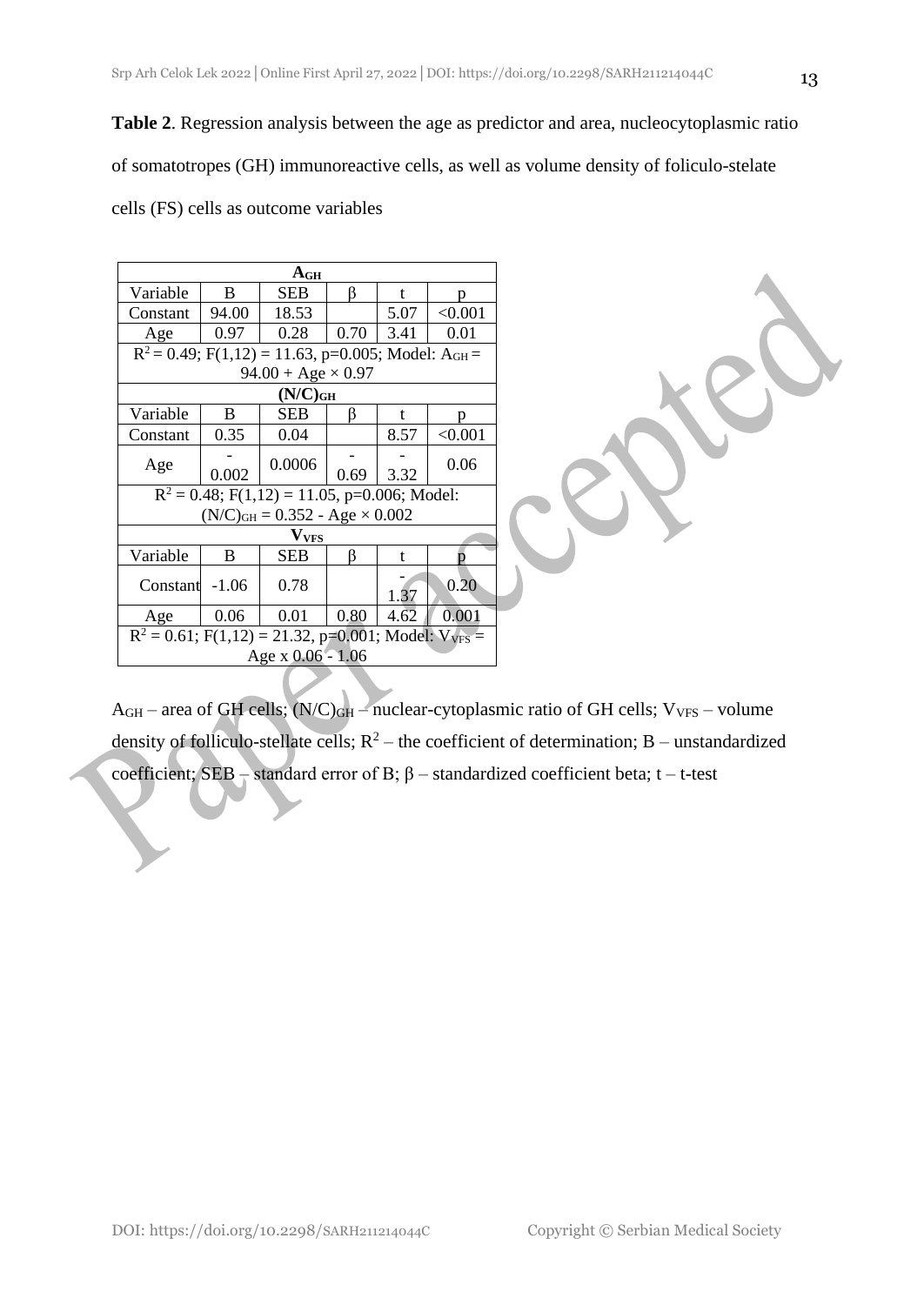03

**Table 3**. Results of univariate ANOVA, testing between the average values of morphometric

parameters of growth hormone immunoreactive and folliculo-stellate cells of the anterior

pituitary in the analyzed age groups

|                              | $\mathbf N$<br>Group          |                |           |                               |                | 95% CI    |                     | <b>Tukey</b> |  |
|------------------------------|-------------------------------|----------------|-----------|-------------------------------|----------------|-----------|---------------------|--------------|--|
| <b>Parameter</b>             |                               | Average        | <b>SD</b> | <b>SE</b>                     | LB             | <b>UB</b> | post<br>hoc<br>test |              |  |
| $AGH$ (µm <sup>2</sup> )     | I                             | 4              | 141.39    | 13.94                         | 6.97           | 119.20    | 163.57              | a            |  |
|                              | $\mathbf{I}$                  | 5              | 150.55    | 21.18                         | 9.47           | 124.26    | 176.85              |              |  |
|                              | III                           | 5              | 172.46    | 9.20                          | 4.12           | 161.03    | 183.89              | a            |  |
| <b>ANOVA</b>                 | $F(2,11) = 4.77$ , $p = 0.03$ |                |           |                               |                |           |                     |              |  |
| $A_{\rm NGH}$<br>$(\mu m^2)$ | I                             | 4              | 29.05     | 2.27                          | 1.13           | 25.44     | 32.66               |              |  |
|                              | $\mathbf{I}$                  | 5              | 26.99     | 5.27                          | 2.36           | 20.45     | 33.53               |              |  |
|                              | III                           | 5              | 26.70     | 5.30                          | 2.37           | 20.12     | 33.29               |              |  |
| <b>ANOVA</b>                 | $F(2,11) = 0.32, p = 0.73$    |                |           |                               |                |           |                     |              |  |
| $(N/C)$ GH                   | I                             | 4              | 0.26      | 0.02                          | 0.01           | 0.23      | 0.29                | a            |  |
|                              | $\mathbf{I}$                  | 5              | 0.22      | 0.04                          | $0.02^{\circ}$ | 0.17      | 0.27                |              |  |
|                              | III                           | 5              | 0.18      | 0.04                          | 0.02           | 0.14      | 0.23                | a            |  |
| <b>ANOVA</b>                 | $F(2,11) = 6.38, p = 0.01$    |                |           |                               |                |           |                     |              |  |
| $V_{VGH} (\%)$               | I                             | 4              | 19.02     | 2.67                          | 1.34           | 14.76     | 23.27               |              |  |
|                              | $\mathbf{I}$                  | 5              | 20.55     | 5.84                          | 2.61           | 13.31     | 27.80               |              |  |
|                              | III                           | 5              | 21.30     | 5.46                          | 2.44           | 14.53     | 28.08               |              |  |
| <b>ANOVA</b>                 | $F(2,11) = 0.24, p = 0.79$    |                |           |                               |                |           |                     |              |  |
| $V_{VFS}$ (%)                | I                             | $\overline{4}$ | 1.56      | $\epsilon$ 0.30               | 0.15           | 1.08      | 2.03                | a            |  |
|                              | $\mathbf{I}$                  | 5              | 2.41      | 0.83                          | 0.37           | 1.37      | 3.44                |              |  |
|                              | III                           | 5              | 3.21      | 0.94                          | 0.42           | 2.04      | 4.38                | a            |  |
| <b>ANOVA</b>                 |                               |                |           | $F(2,11) = 5.08$ , $p = 0.03$ |                |           |                     |              |  |

# $a - I:III, p < 0.05$

AGH – area of growth hormone cells; ANGH – area of growth hormone nuclei;

 $(N/C)_{GH}$  – nuclear-cytoplasmic ratio of growth hormone cells;  $V_{VGH}$  – volume density of growth hormone cells;  $V_{vFS}$  – volume density of folliculo-stellate cells;  $SD$  – standard deviation; SE – standard error; LB – lower bound; UB – upper bound; CI – confidence interval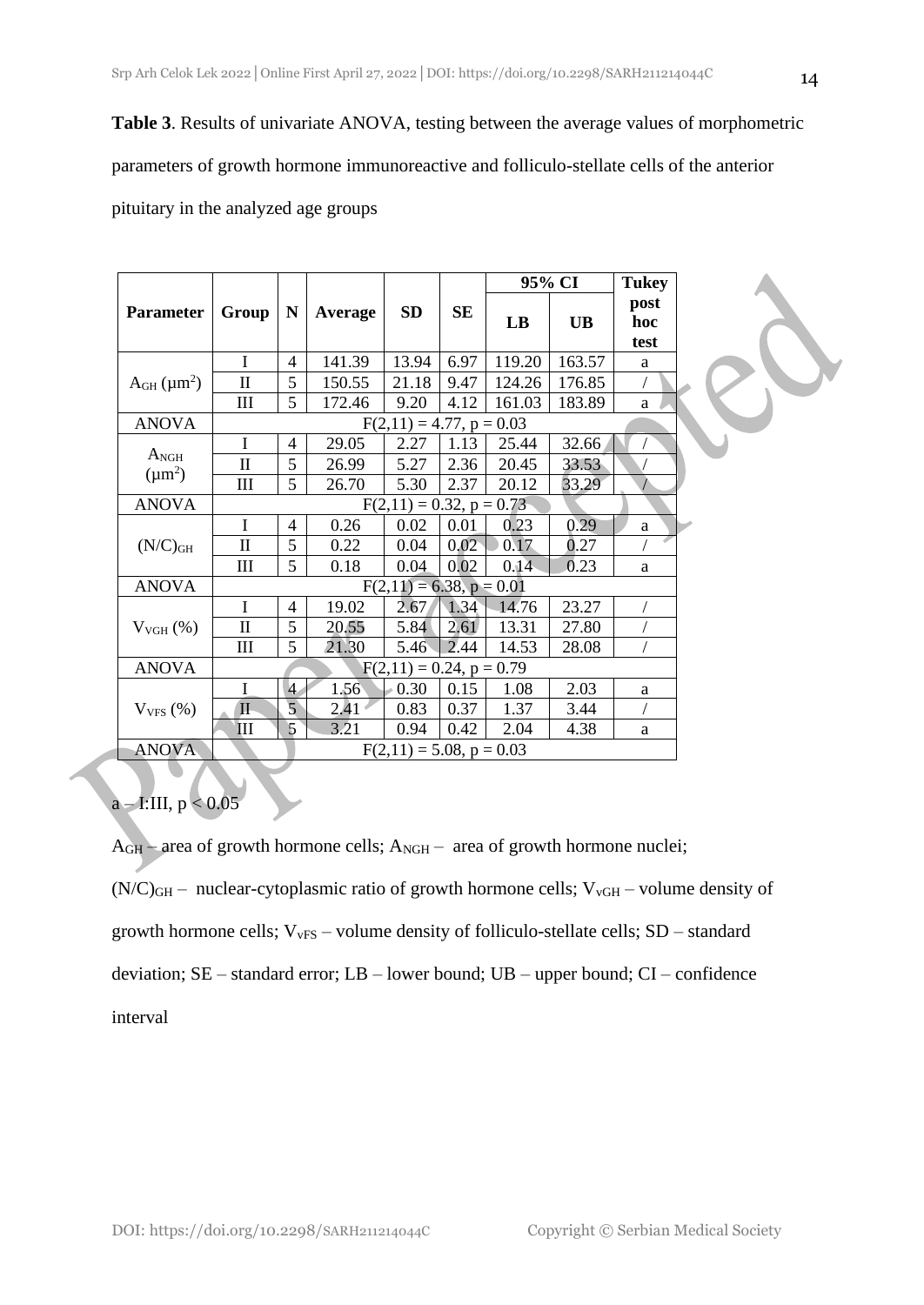

Figure 1. Representative micrographs of a young man's (41 years old) pituitary somatotropic cells; A) older man's (87 years old) pituitary somatotropic cells; B); S100 immunopositive folliculo-stellate cells in the 41- (C) and the 87-year-old man (D); Novocastra Peroxidase Detection System; magnification  $\times$ 40, bar = 30 µm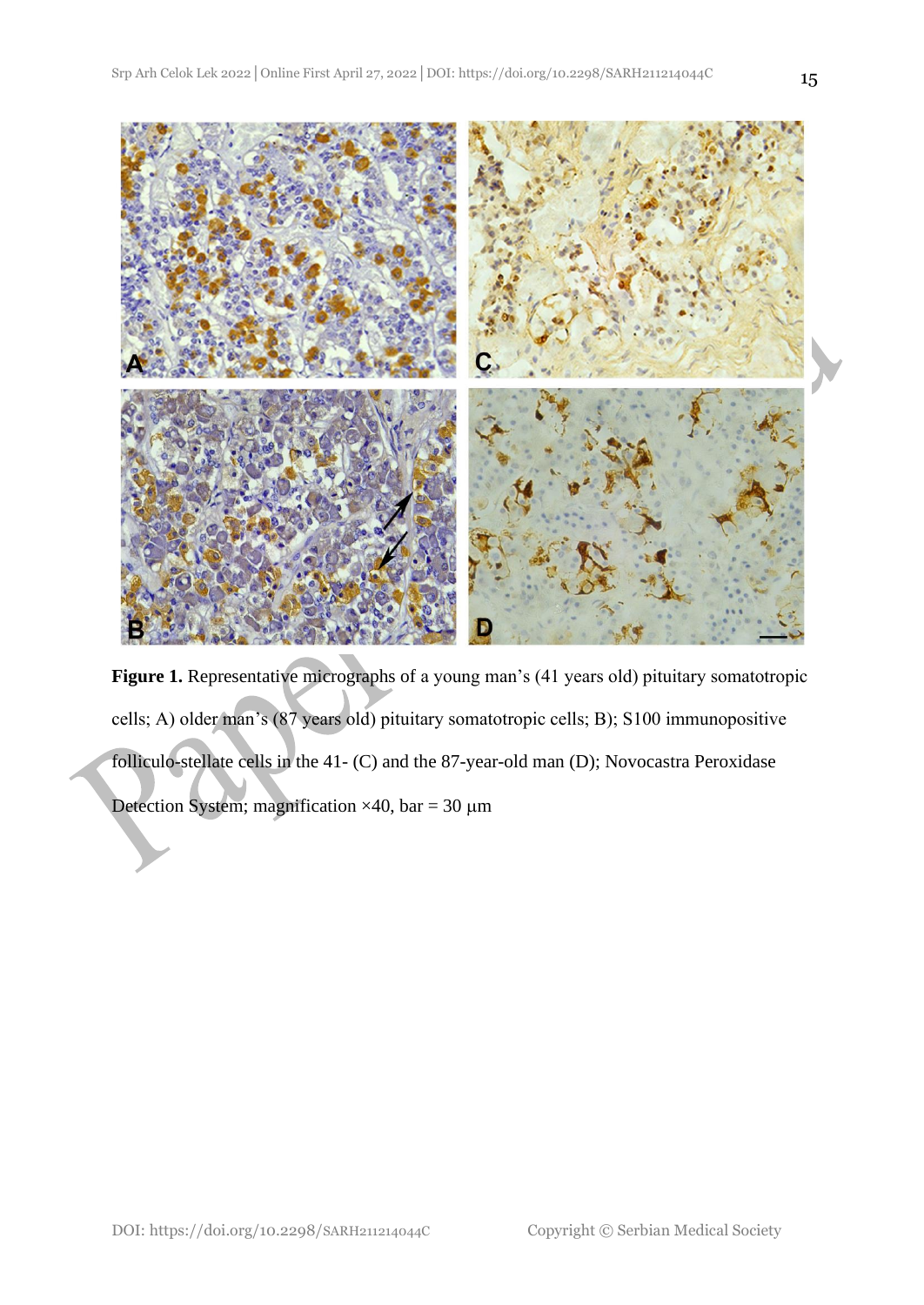

**Figure 2.** The graphical representation of the anterior pituitary gland parameters in the analyzed cases: correlation between age and area (A), nuclear-cytoplasmic ratio (B), average area (D), and average nuclear-cytoplasmic ratio (E) of growth hormone cells; correlation between age and volume density (C) and average volume density (F) of folliculo-stellate cells; correlation between volume density of folliculo-stellate cells and nuclear-cytoplasmic ratio of growth hormone cells (G);